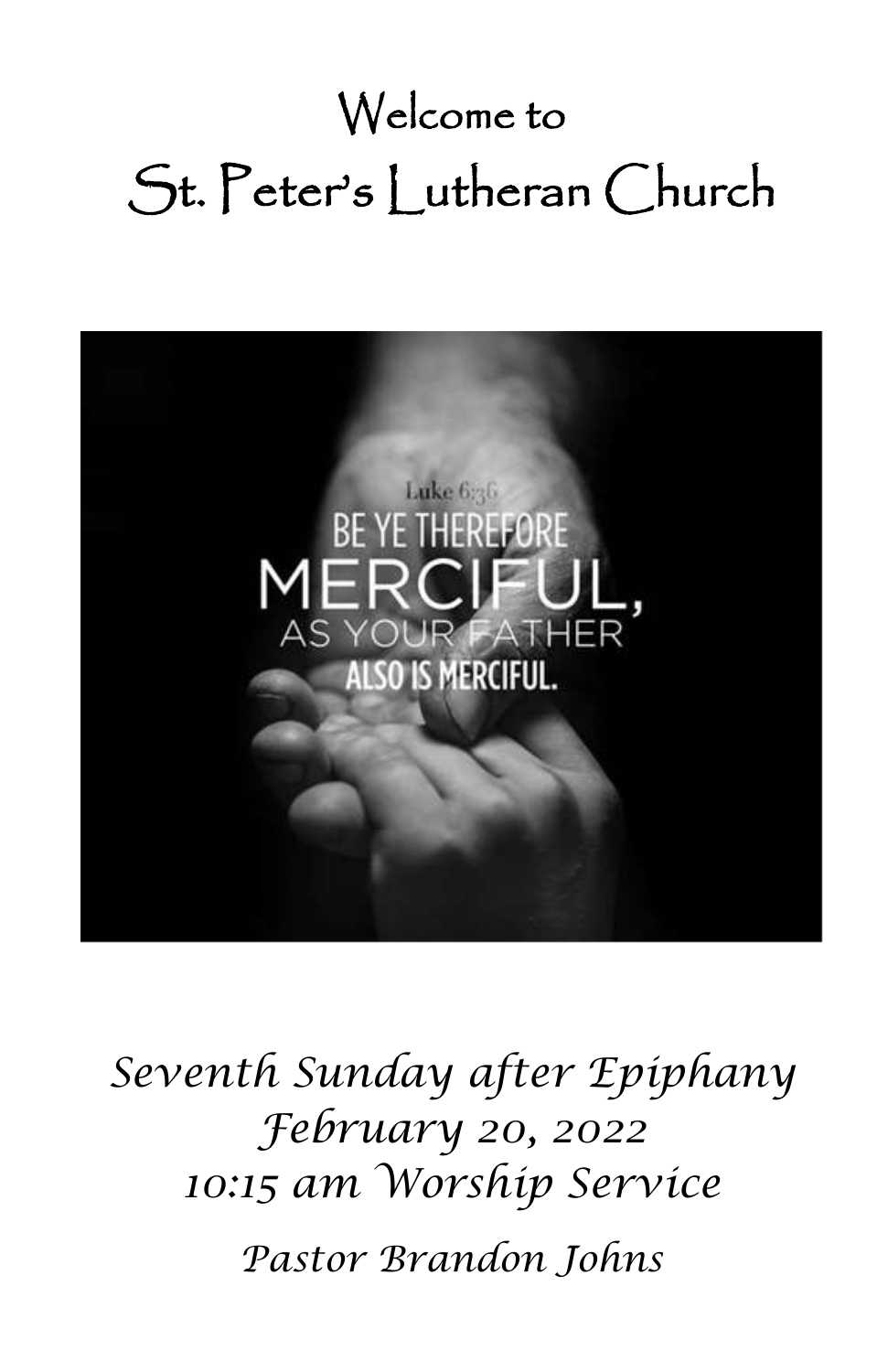#### **BELL RINGING**

#### **CONFESSION AND FORGIVENESS**

In the name of the Father, and of the  $+$  Son. and of the Holy Spirit. **Amen.**

Almighty God, to whom all hearts are open, all desires known, and from whom no secrets are hid: cleanse the thoughts of our hearts by the inspiration of your Holy Spirit, that we may perfectly love you and worthily magnify your holy name, through Jesus Christ our Lord.

#### **Amen.**

Let us confess our sin in the presence of God and of one another. *Silence is kept for reflection.*

#### Most merciful God,

**we confess that we are captive to sin and cannot free ourselves. We have sinned against you in thought, word, and deed, by what we have done and by what we have left undone. We have not loved you with our whole heart; we have not loved our neighbors as ourselves. For the sake of your Son, Jesus Christ, have mercy on us. Forgive us, renew us, and lead us, so that we may delight in your will and walk in your ways, to the glory of your holy name. Amen.**

In the mercy of almighty God, Jesus Christ was given to die for us, and for his sake God forgives us all our sins. As a called and ordained minister of the church of Christ, and by his authority, I therefore declare to you the entire forgiveness of all your sins, in the name of the Father, and of the  $\pm$  Son, and of the Holy Spirit. **Amen.**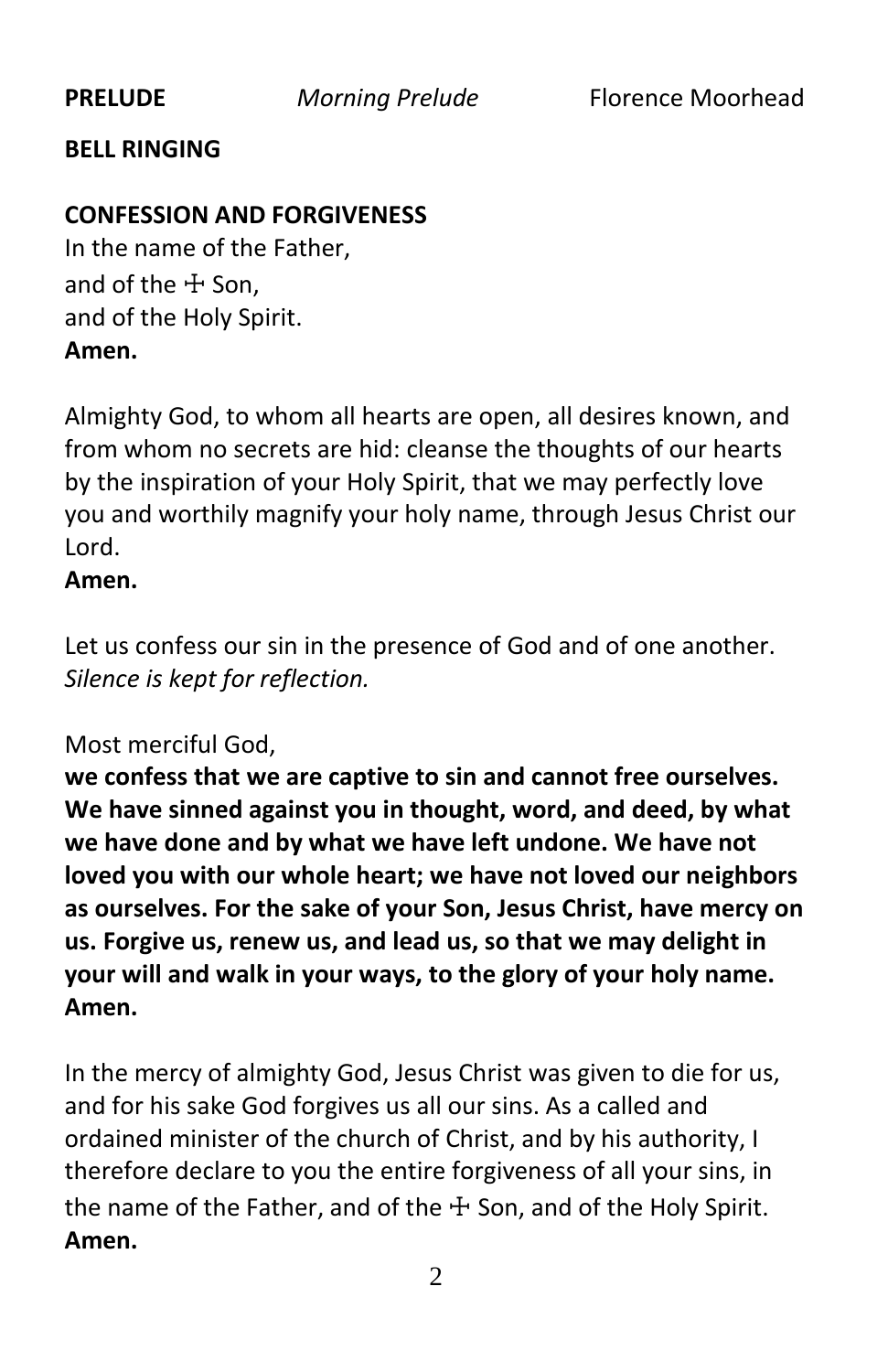#### **GATHERING HYMN: Now the Green Blade Rises**



#### **GREETING**

The grace of our Lord Jesus Christ, the love of God, and the communion of the Holy Spirit be with you always. **And also with you!**

#### **PRAYER OF THE DAY**

Let us pray. O Lord Jesus, make us instruments of your peace, that where there is hatred, we may sow love, where there is injury, pardon, and where there is despair, hope. Grant, O divine master, that we may seek to console, to understand, and to love in your name, for you live and reign with the Father and the Holy Spirit, one God, now and forever. **Amen.**

#### **PEACE**

The peace of the Lord be with you always. **And also with you.**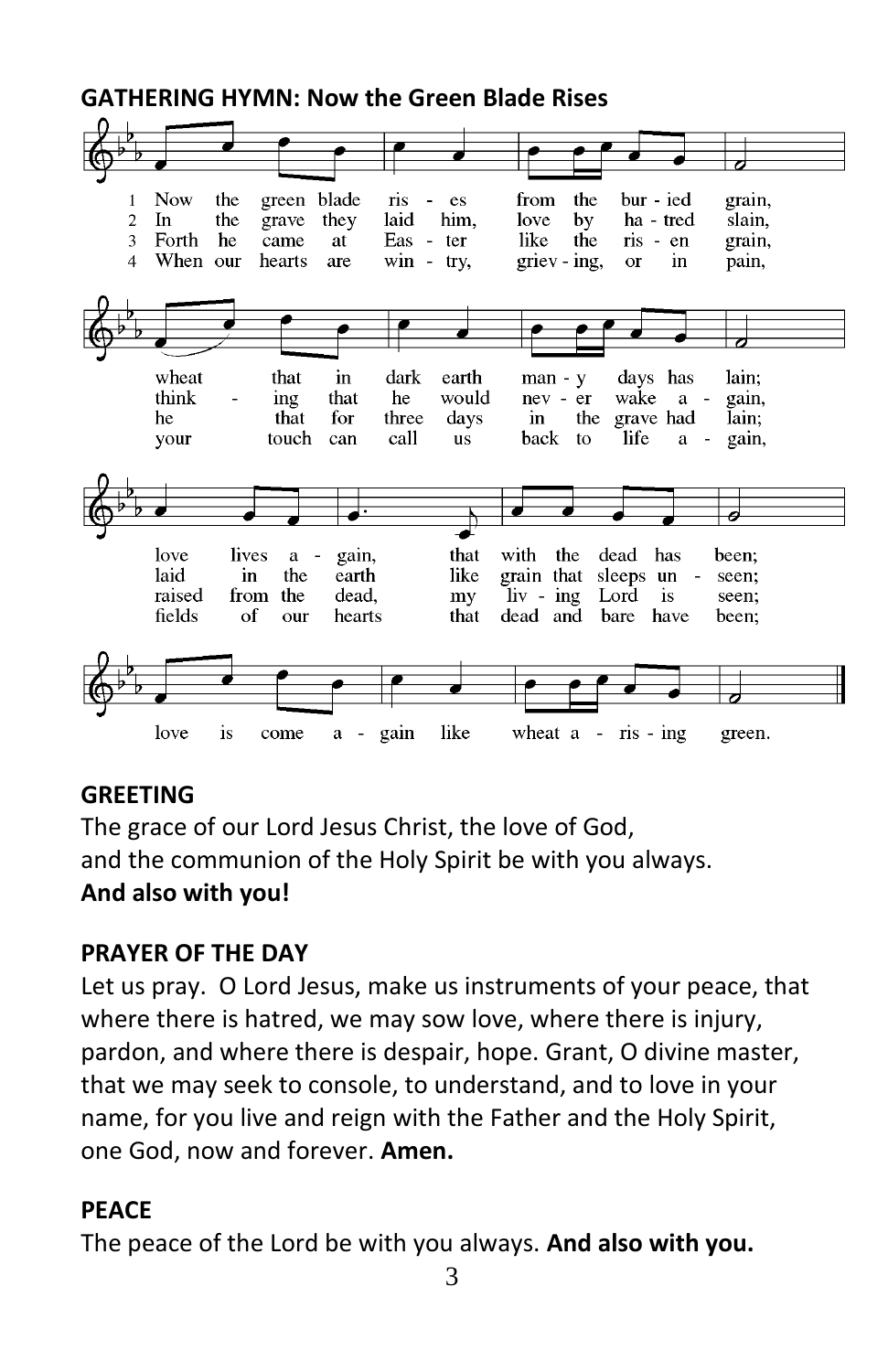#### **CHILDREN'S MESSAGE**

#### **FIRST READING: Genesis 45:3-11, 15**

<sup>3</sup>Joseph said to his brothers, "I am Joseph. Is my father still alive?" But his brothers could not answer him, so dismayed were they at his presence.

<sup>4</sup>Then Joseph said to his brothers, "Come closer to me." And they came closer. He said, "I am your brother, Joseph, whom you sold into Egypt.<sup>5</sup> And now do not be distressed, or angry with yourselves, because you sold me here; for God sent me before you to preserve life. <sup>6</sup>For the famine has been in the land these two years; and there are five more years in which there will be neither plowing nor harvest. <sup>7</sup>God sent me before you to preserve for you a remnant on earth, and to keep alive for you many survivors. <sup>8</sup>So it was not you who sent me here, but God; he has made me a father to Pharaoh, and lord of all his house and ruler over all the land of Egypt.  $9$ Hurry and go up to my father and say to him, 'Thus says your son Joseph, God has made me lord of all Egypt; come down to me, do not delay. <sup>10</sup>You shall settle in the land of Goshen, and you shall be near me, you and your children and your children's children, as well as your flocks, your herds, and all that you have.  $11$ will provide for you there—since there are five more years of famine to come—so that you and your household, and all that you have, will not come to poverty.'" <sup>15</sup>And he kissed all his brothers and wept upon them; and after that his brothers talked with him. *This is the Word of the Lord.* **Thanks be to God!**

#### **PSALM 37:1-11, 39-40** *(Read Responsively)*

 $1$ Do not be provoked by evildoers; do not be jealous of those who do wrong. <sup>2</sup>**For they shall soon wither like the grass,**

## **and like the green grass fade away.**

<sup>3</sup>Put your trust in the Lord and do good; dwell in the land and find safe pasture.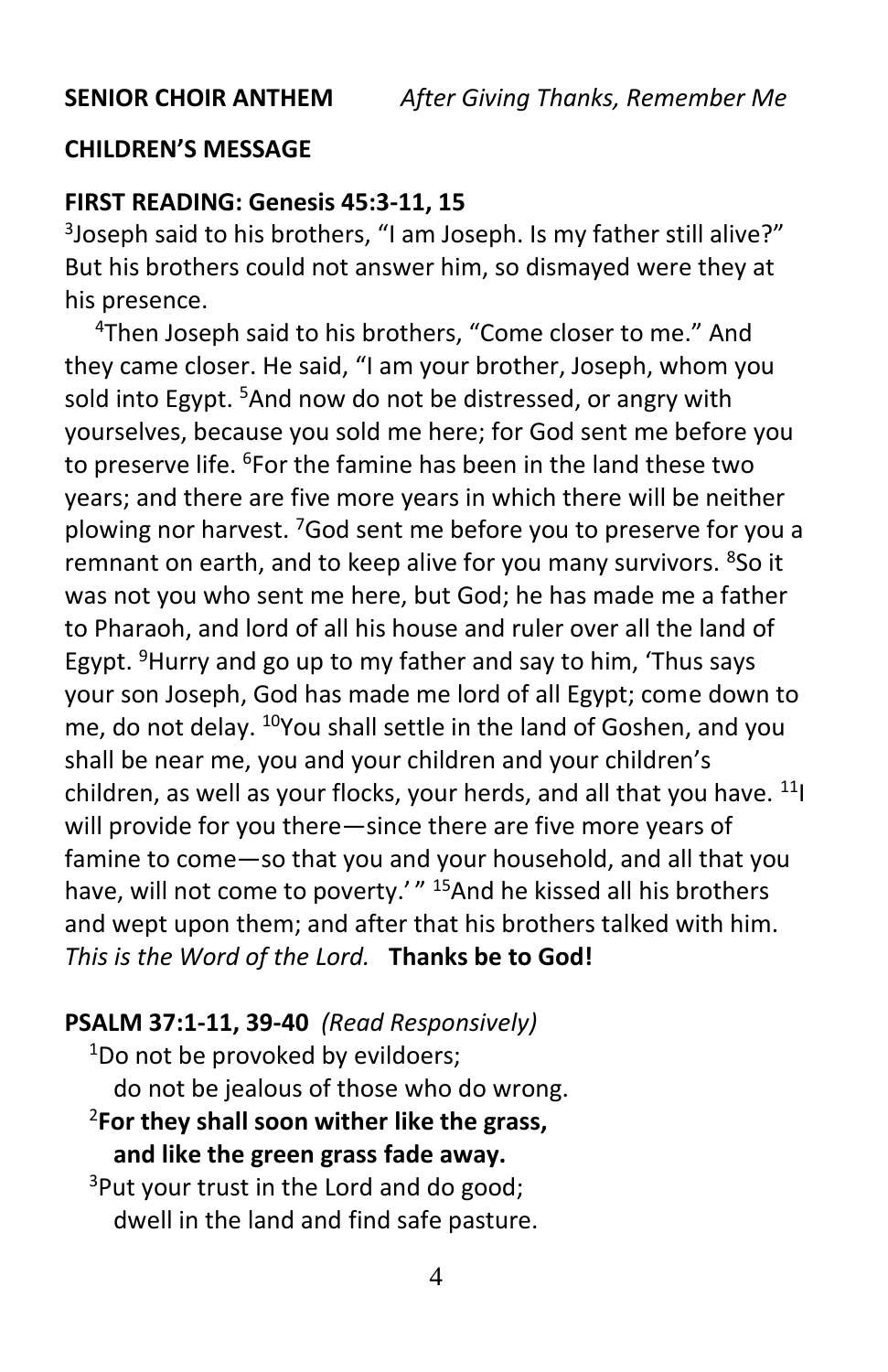<sup>4</sup>**Take delight in the Lord,**

**who shall give you your heart's desire.**

- $5$ Commit your way to the Lord; put your trust in the Lord, and see what God will do.
- <sup>6</sup>**The Lord will make your vindication as clear as the light and the justice of your case like the noonday sun.**

 $7$ Be still before the Lord and wait patiently.

Do not be provoked by the one who prospers, the one who succeeds in evil schemes.

- <sup>8</sup>**Refrain from anger, leave rage alone;**
	- **do not be provoked; it leads only to evil.**
- <sup>9</sup>For evildoers shall be cut off,

but those who hope in the Lord shall possess the land.

- <sup>10</sup>**In a little while the wicked shall be no more;**
- **even if you search out their place, they will not be there.**  $11$ But the lowly shall possess the land;

they will delight in abundance of peace.

<sup>39</sup>**But the deliverance of the righteous comes from you, O Lord; you are their stronghold in time of trouble.**

<sup>40</sup>You, O Lord, will help them and rescue them; you will rescue them from the wicked and deliver them, because in you they seek refuge.

#### **SECOND READING: 1 Corinthians 15: 35-38, 42-50**

<sup>35</sup>But someone will ask, "How are the dead raised? With what kind of body do they come?" <sup>36</sup>Fool! What you sow does not come to life unless it dies.  $37$ And as for what you sow, you do not sow the body that is to be, but a bare seed, perhaps of wheat or of some other grain. <sup>38</sup>But God gives it a body as he has chosen, and to each kind of seed its own body.

 $42$ So it is with the resurrection of the dead. What is sown is perishable, what is raised is imperishable. <sup>43</sup>It is sown in dishonor, it is raised in glory. It is sown in weakness, it is raised in power. <sup>44</sup>It is sown a physical body, it is raised a spiritual body. If there is a physical body, there is also a spiritual body.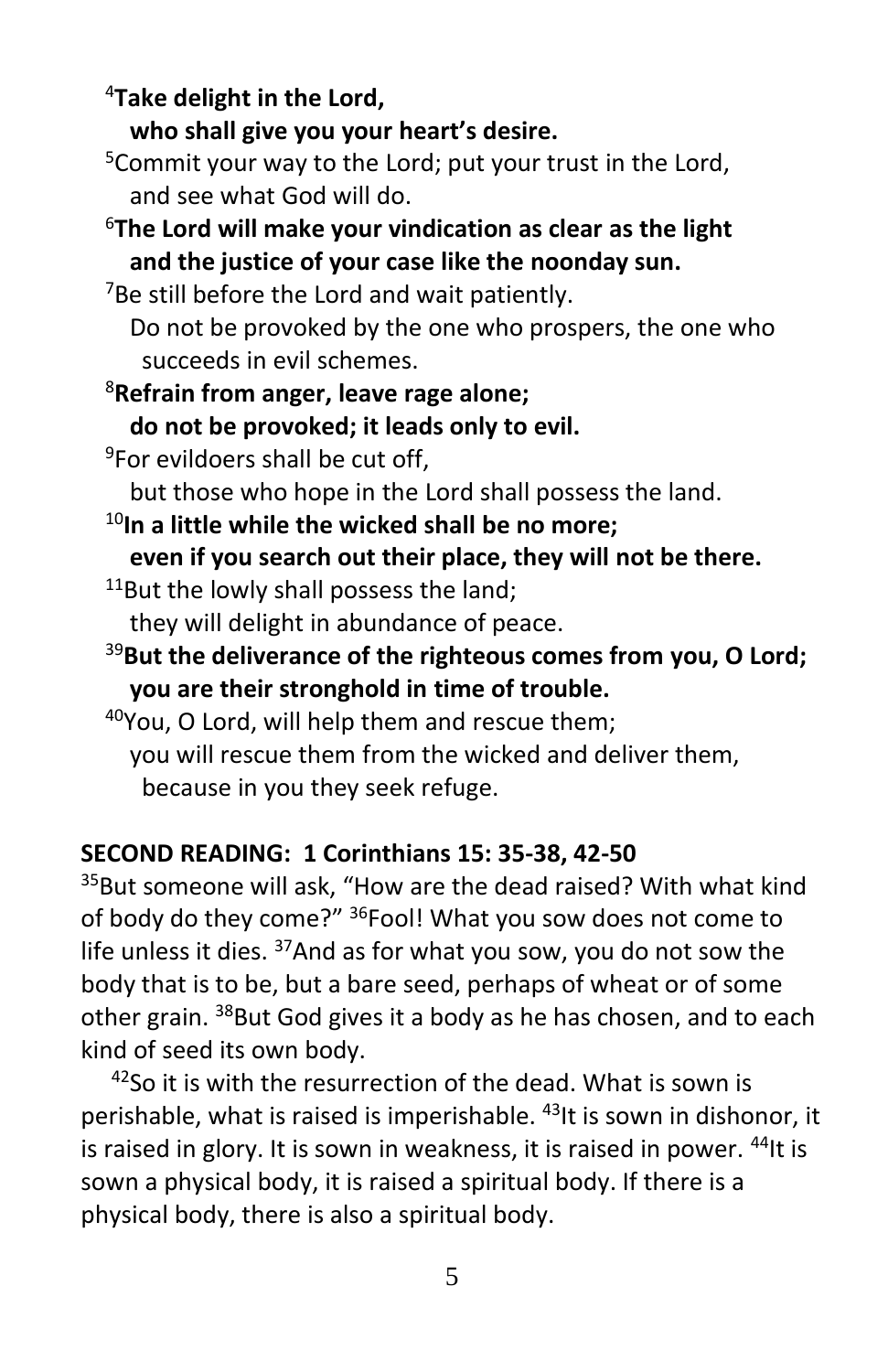$45$ Thus it is written, "The first man, Adam, became a living being"; the last Adam became a life-giving spirit. <sup>46</sup>But it is not the spiritual that is first, but the physical, and then the spiritual. <sup>47</sup>The first man was from the earth, a man of dust; the second man is from heaven.  $48$ As was the man of dust, so are those who are of the dust; and as is the man of heaven, so are those who are of heaven. <sup>49</sup> Just as we have borne the image of the man of dust, we will also bear the image of the man of heaven.

<sup>50</sup>What I am saying, brothers and sisters, is this: flesh and blood cannot inherit the kingdom of God, nor does the perishable inherit the imperishable.

*This is the Word of the Lord.* **Thanks be to God!**

#### **GOSPEL ACCLAMATION**

*(The assembly stands, if able, to welcome the gospel.)*



### **GOSPEL: Luke 6:27-38**

The holy gospel according to Luke, the sixth chapter. **Glory to you, O Lord.**

[Jesus said:] <sup>27</sup> "But I say to you that listen, Love your enemies, do good to those who hate you, <sup>28</sup>bless those who curse you, pray for those who abuse you. <sup>29</sup>If anyone strikes you on the cheek, offer the other also; and from anyone who takes away your coat do not withhold even your shirt.  $30$ Give to everyone who begs from you; and if anyone takes away your goods, do not ask for them again.  $31$ Do to others as you would have them do to you.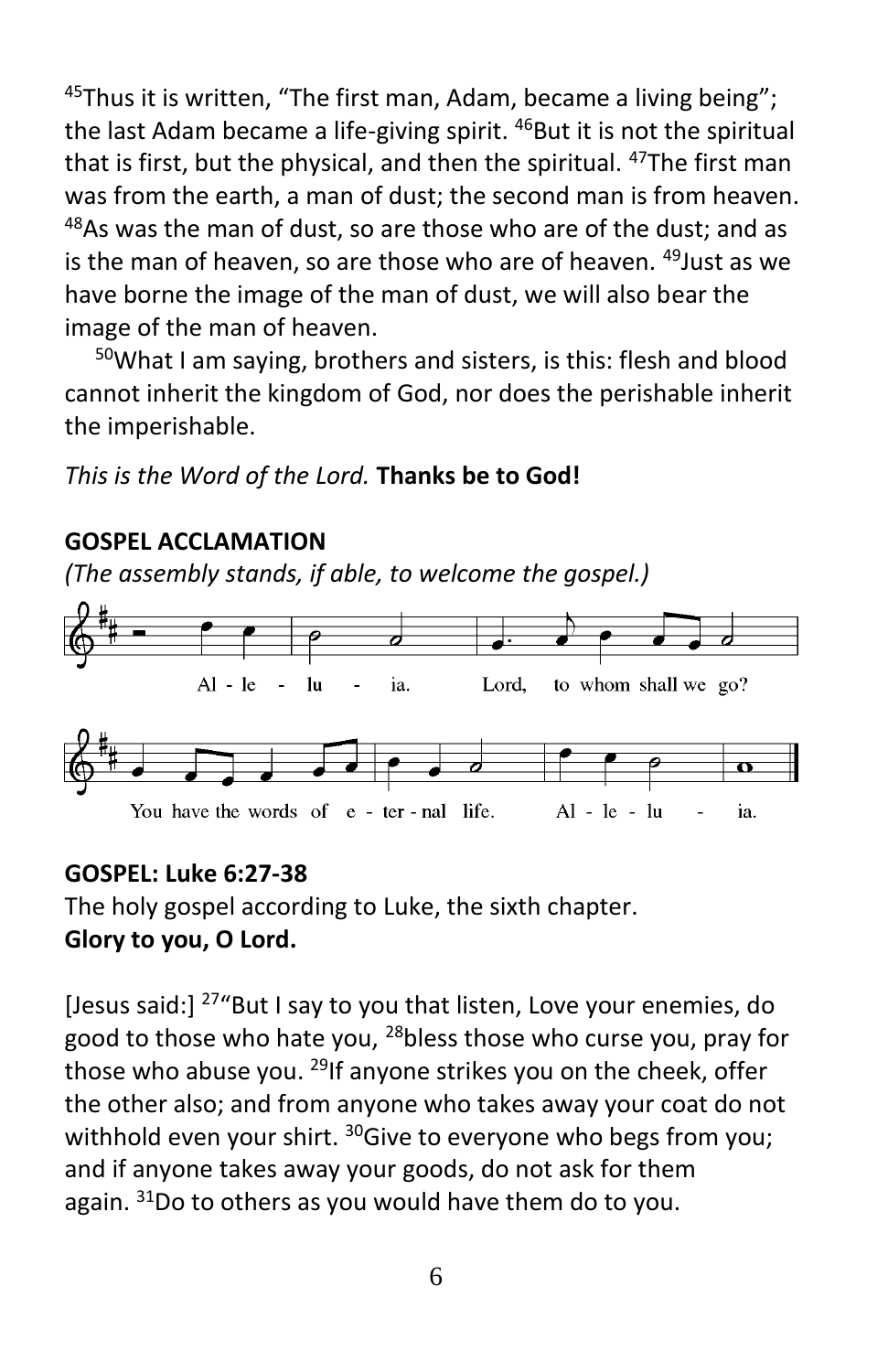$32$ "If you love those who love you, what credit is that to you? For even sinners love those who love them. 33If you do good to those who do good to you, what credit is that to you? For even sinners do the same. <sup>34</sup>If you lend to those from whom you hope to receive, what credit is that to you? Even sinners lend to sinners, to receive as much again. <sup>35</sup>But love your enemies, do good, and lend, expecting nothing in return. Your reward will be great, and you will be children of the Most High; for he is kind to the ungrateful and the wicked. <sup>36</sup>Be merciful, just as your Father is merciful.

<sup>37</sup>"Do not judge, and you will not be judged; do not condemn, and you will not be condemned. Forgive, and you will be forgiven;  $38$ give, and it will be given to you. A good measure, pressed down, shaken together, running over, will be put into your lap; for the measure you give will be the measure you get back." *This is the Holy Gospel of the Lord.* **Praise to you, O Christ.**

#### **SERMON**





6 Oh, praise the pow'r, the truth, the love, the word, the tide. Yet more than these, oh, praise their source, praise Christ the crucified: Refrain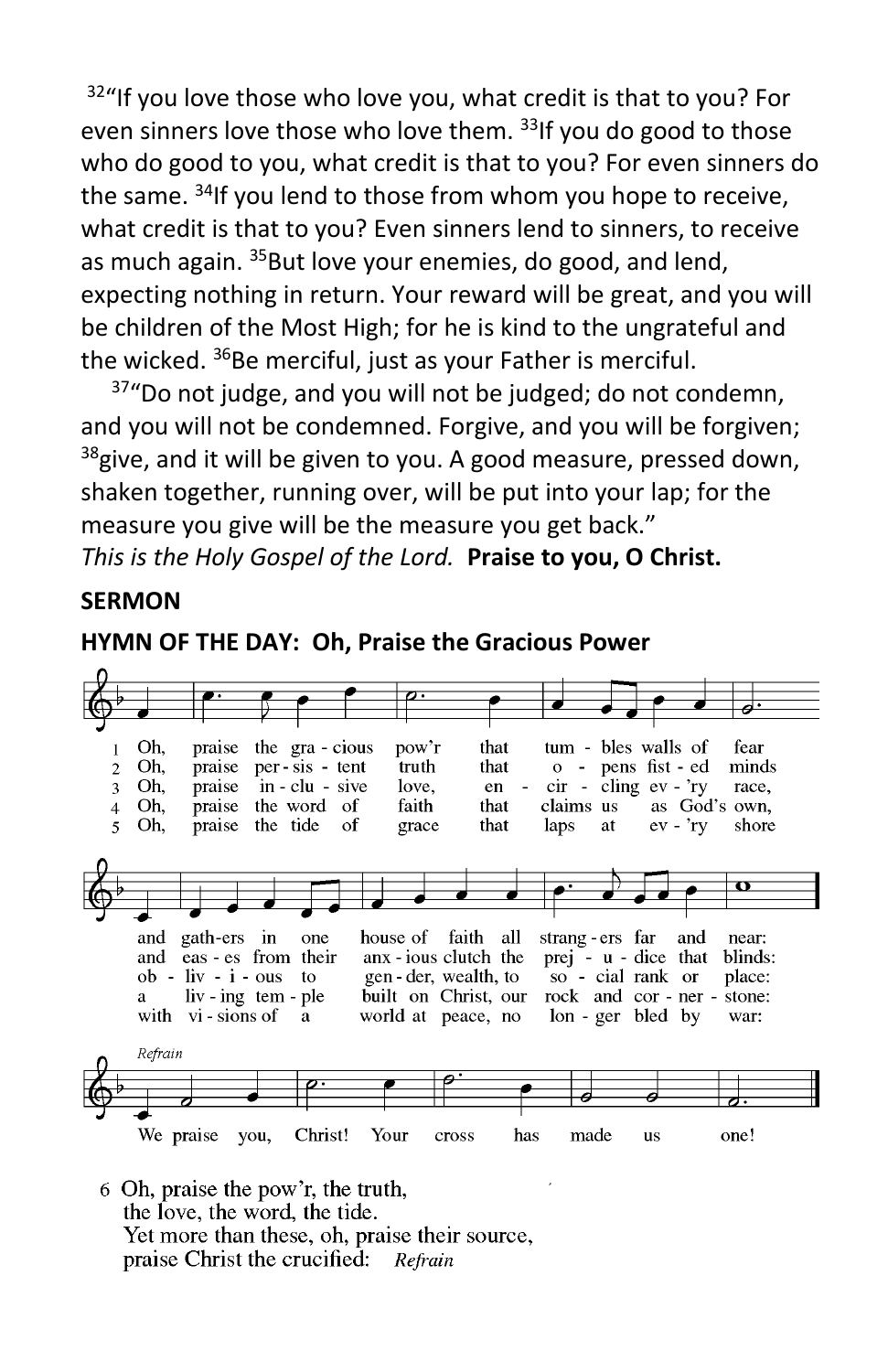#### **APOSTLES' CREED**

**I believe in God, the Father almighty, creator of heaven and earth. I believe in Jesus Christ, God's only Son, our Lord, who was conceived by the Holy Spirit, born of the virgin Mary, suffered under Pontius Pilate, was crucified, died, and was buried; he descended to the dead. On the third day he rose again; he ascended into heaven, he is seated at the right hand of the Father, and he will come to judge the living and the dead. I believe in the Holy Spirit, the holy catholic church, the communion of saints, the forgiveness of sins, the resurrection of the body,**

**and the life everlasting. Amen.**

#### **PRAYERS OF INTERCESSION**

The Spirit of the Lord is poured out upon us in abundance; so we are bold to pray for the church, the world, and all that God has made.

### *A brief silence.*

You teach us to love our neighbors and enemies alike. Encourage your church to follow the leading of your love, especially when it is risky or difficult. Help us to show mercy just as we have first received mercy.

### *The response for each petition is:* God of grace, **hear our prayer.**

Since we have such great hope in your promises, O God, we lift these and all of our prayers to you in confidence and faith; through Jesus Christ our Savior. **Amen.**

### **OFFERING**

*During social distancing protocols, our in-person offerings are made before or after the worship service. The offering plates are located near the entrances to the nave.*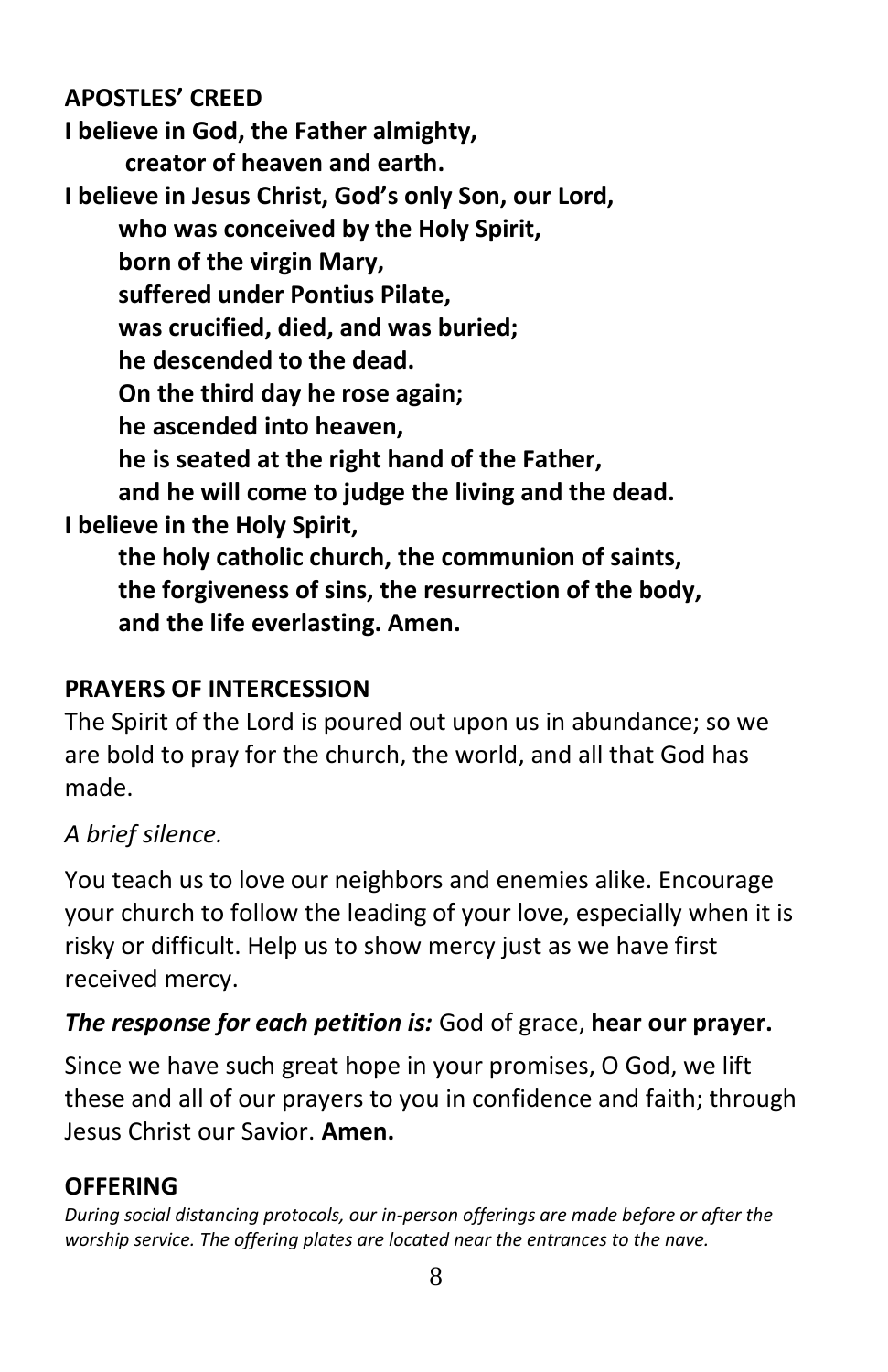#### **OFFERTORY PRAYER**

Let us pray. O God, **receive these gifts as you receive us: like a mother receives her child, with arms open wide. Nourish us anew in your tender care, and empower us in faithful service to tend to others with this same love, through Jesus Christ, our saving grace. Amen.**

### **CANTICLE OF THANKSGIVING**  and fill to the brim our cup of Let the vine-yards be fruit-ful, Lord, bless-ing. Gath - er a har-vest from the seeds that were sown, that we may be fed with the bread of life. Gath-er the hopes and dreams of them with the prayers we of-fer. Grace our all: u - nite ta - ble with your pres - ence, and give us a fore-taste of the feast to come.

#### **DIALOGUE**

The Lord be with you.

#### **And also with you.**

Lift up your hearts.

#### **We lift them to the Lord.**

Let us give thanks to the Lord our God.

**It is right to give our thanks and praise.**

**THE PROPER PREFACE** *(It is indeed right… Join their unending hymn)*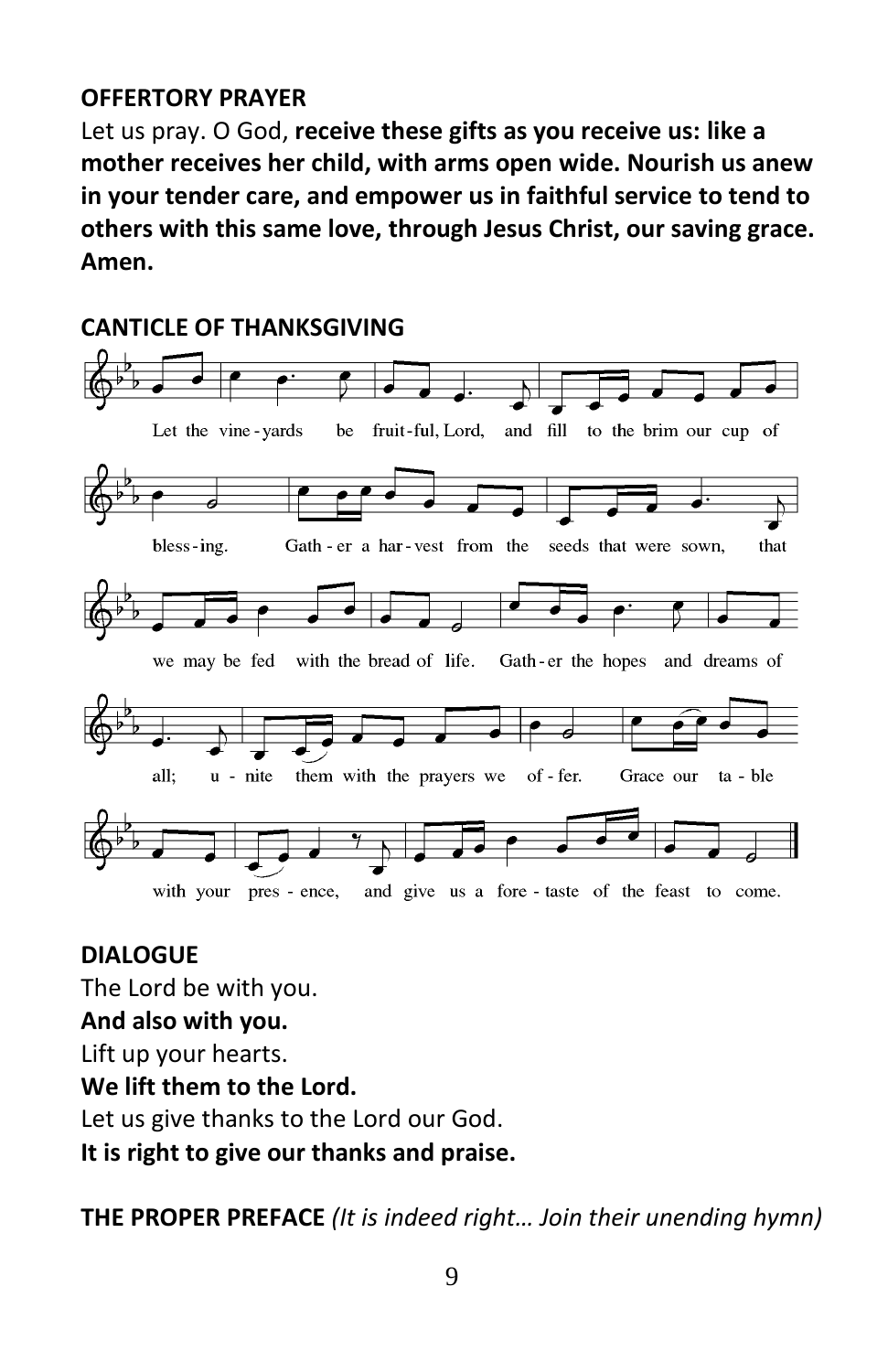

#### **WORDS OF INSTITUTION**

In the night in which he was betrayed, our Lord Jesus took bread, and gave thanks; broke it, and gave it to his disciples, saying: Take and eat; this is my body, given for you. Do this for the remembrance of me.

Again, after supper, he took the cup, gave thanks, and gave it for all to drink, saying: This cup is the new covenant in my blood, shed for you and for all people for the forgiveness of sin. Do this for the remembrance of me.

#### **LORD'S PRAYER**

Taught by God's Word Incarnate, we are bold to pray: **Our Father, who art in heaven, hallowed be thy name, thy kingdom come, thy will be done, on earth as it is in heaven. Give us this day our daily bread; and forgive us our trespasses, as we forgive those who trespass against us; and lead us not into temptation, but deliver us from evil. For thine is the kingdom, and the power, and the glory, forever and ever. Amen**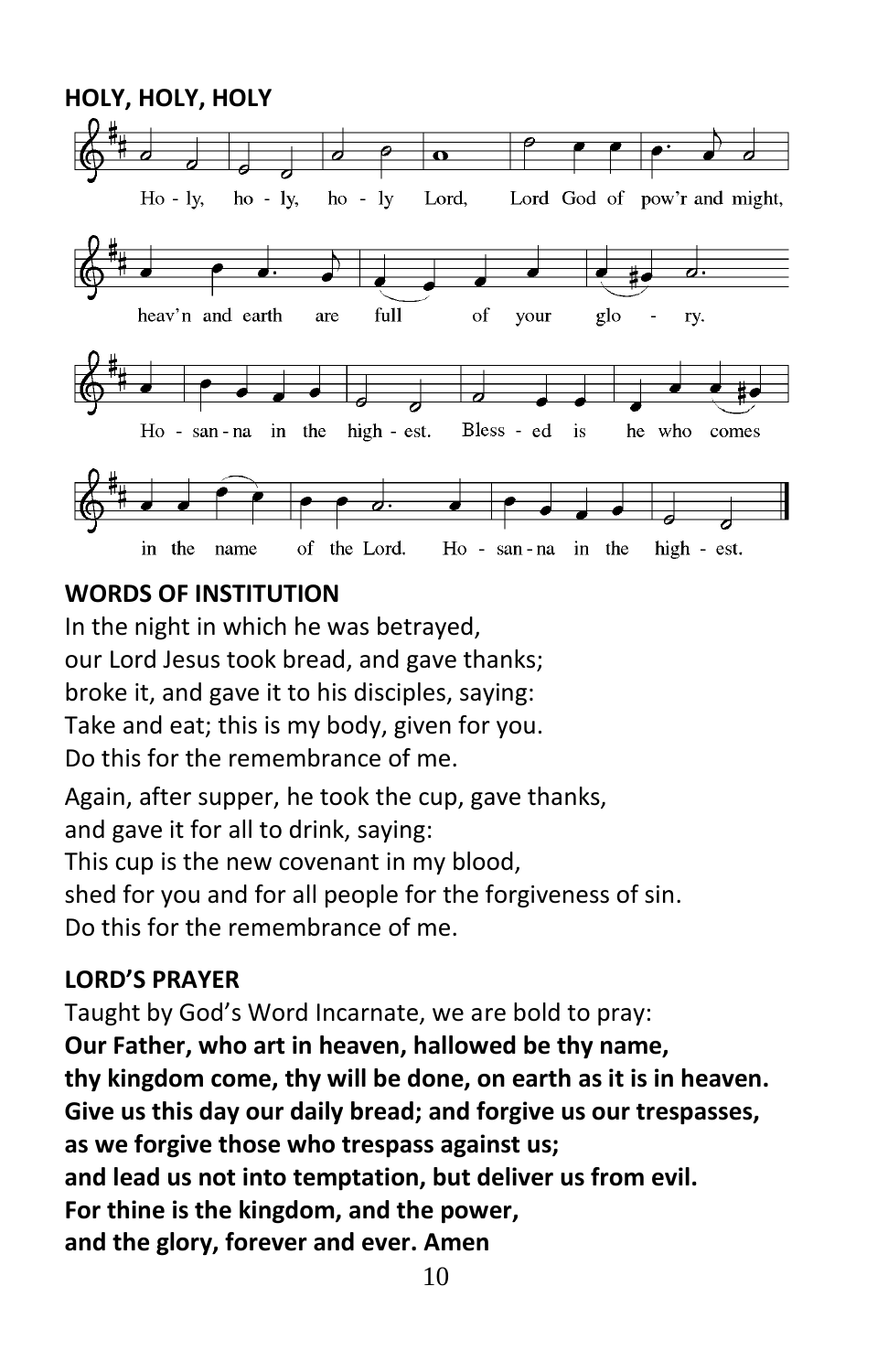### **INSTRUCTION ON THE DISTRIBUTION OF HOLY COMMUNION**

At this time Pastor will take a moment to explain how the distribution of Holy Communion will take place from our seats. The explanation will conclude with the Invitation to Communion and then we will commune.

The elements of the Sacrament are offered with these words: The body of Christ, given for you. *And* The blood of Christ, shed for you.

For children who do not communion, lay hand(s) on each child and offer this or another blessing:

*"May you find shelter in God and take delight in the abundance of peace found in God's kingdom. Amen."*

#### **INVITATION TO COMMUNION**

Taste and see that the Lord is good.

#### **BLESSING**

The Body and Blood of our Lord Jesus Christ strengthen you and keep you in his grace. **Amen.** 

#### **PRAYER AFTER COMMUNION**

Let us pray. Radiant God with our eyes we have seen your salvation and, in this meal, we have feasted on your grace. May your Word take flesh in us, that we may be your holy people, revealing your glory made known to us in Jesus Christ, our Savior and Lord. **Amen.**

#### **BENEDICTION**

The Lord bless you and keep you.

The Lord's face shine on you with grace and mercy.

The Lord look upon you with favor and ☩ give you peace. **Amen.**

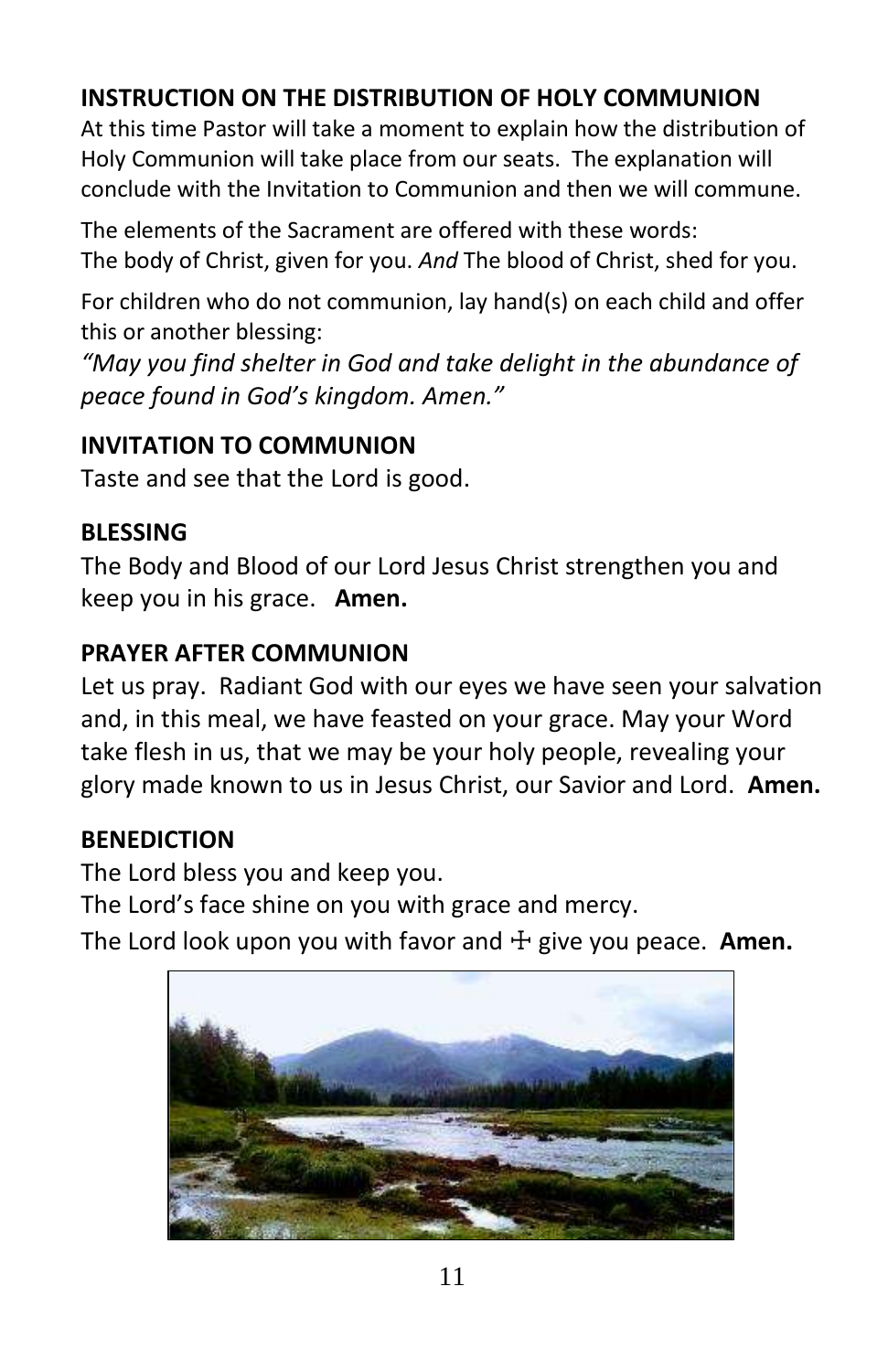#### **SENDING SONG: O Christ, Our Hope**  $\mathbf{I}$  $\Omega$ Christ. our hope, our hearts' de sire. cre  $a - tion's$  $\overline{2}$ How vast cept the bur - den your mer cy to ac  $\overline{\mathbf{3}}$ **But** now the honds  $\overline{of}$ death are burst. the ran - som Oh. vail  $\overline{4}$ **let** your might - $\overline{y}$ love pre  $10<sub>o</sub>$ purge us  $AII$  $\overline{5}$ praise to vou. as cend  $ed$ Lord: all  $g$ lo - ry of fall  $might - v$ Lord, re - deem - er the en world, by your of our sin. and bow head in  $cru$ el death to has been paid; you reign  $a$ bove at God's right hand, in of our pride, stand be that we may fore your throne bv ev er be to Fa - ther, Son. and Spir it blest through P. σ ヺ  $ho$ *ly* love out - poured, by  $ho 1y$ love out - poured: make us clean with make clean with - in. in, to **us** robes of light ar - rayed, robes in of light ar - rayed.  $pu - ri$ <br>ter - ni mer - cy fied. bv mer cy  $\bar{p}u - \bar{n}$  $\overline{a}$ fied. through  $\bar{t}$ er all  $\mathbf{e}$ ty, all e.  $\mathbf{n}$ ty!

#### **SHARING FOR SERVING: BIRTHDAYS AND MISSION NOTICES**

#### **DISMISSAL**

Go in peace. Let your light shine. **Thanks be to God!** 

#### **POSTLUDE** *Trumpet Tune and Chorale* Lani Smith

#### **RECOGNITION OF ARTISTS:**

From Sundays and Seasons.com. Copyright 2022 Augsburg Fortress. All rights reserved. Reprinted by permission under Augsburg Fortress Liturgies Annual License #24133. New Revised Standard Version Bible, copyright 1989, Division of Christian Education of the National Council of the Churches of Christ in the United States of America. Used by permission. All rights reserved.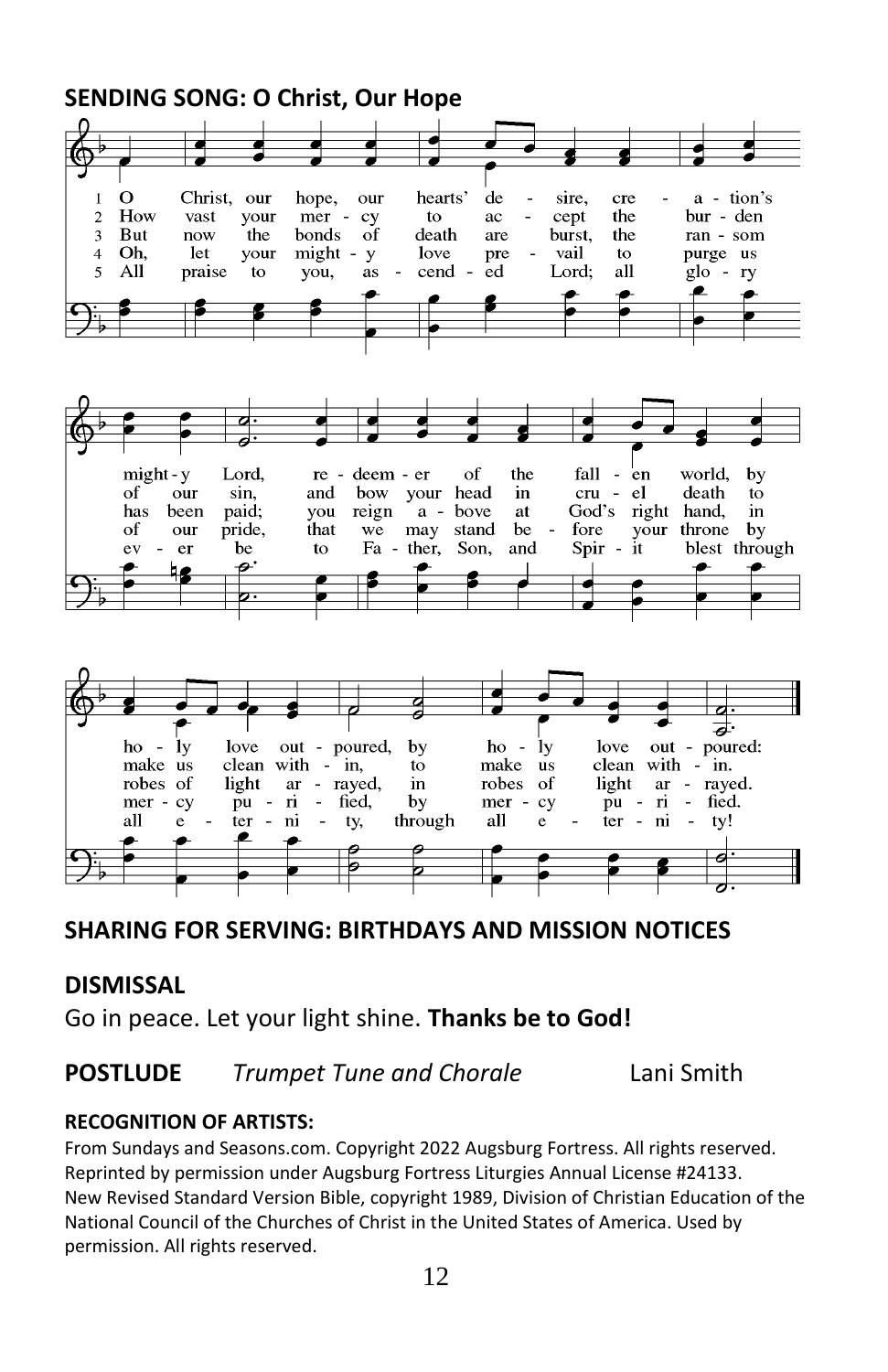#### **Our Monthly Benevolent Cause for February**

Our Monthly Benevolent Cause will support Sherri Ifft, Missionary. If you would like to support this cause, please mark the other line on your contribution envelope Sherry Ifft.

The eternal candle is presented by Lucille Wingard In loving memory of Lynette Wingard

Today's altar flowers are presented by Patti & Charlie Flach In celebration of their 50<sup>th</sup> wedding anniversary. Many blessings to you!

### Prayers Have Been Requested Recently for the Following:

Matt & Kim Morris **Dave Grubbs** Jan Hogan Corey Wearing Todd Manuel Luke Clawson Tom Manuel The family of Kenny Rice Bob Tarbet Ron & John West The family of Beryl Gilliland

Please hold these members and friends of St. Peter's in your prayers. *"The prayer of the righteous is powerful and effective." James 5:16*



#### *ST. PETER'S EVANGELICAL LUTHERAN CHURCH*

*is a congregation of the Southwestern Pennsylvania Synod of the Evangelical Lutheran Church in America (ELCA).*

Presiding Bishop (ELCA) The Rev. Elizabeth A. Eaton Synodical Bishop (SW PA Synod) The Rev. Kurt A. Kusserow Pastor **Pastor** The Rev. Brandon Johns Organist & Music Director **Maritian** Marlene Domhoff Office Secretary **Heidi Beahm** Sexton Joe Ludwik Lector Karen Ferrari Acolyte **Mark Zoelle** Mark Zoelle Bell Ringer Wes Schmidt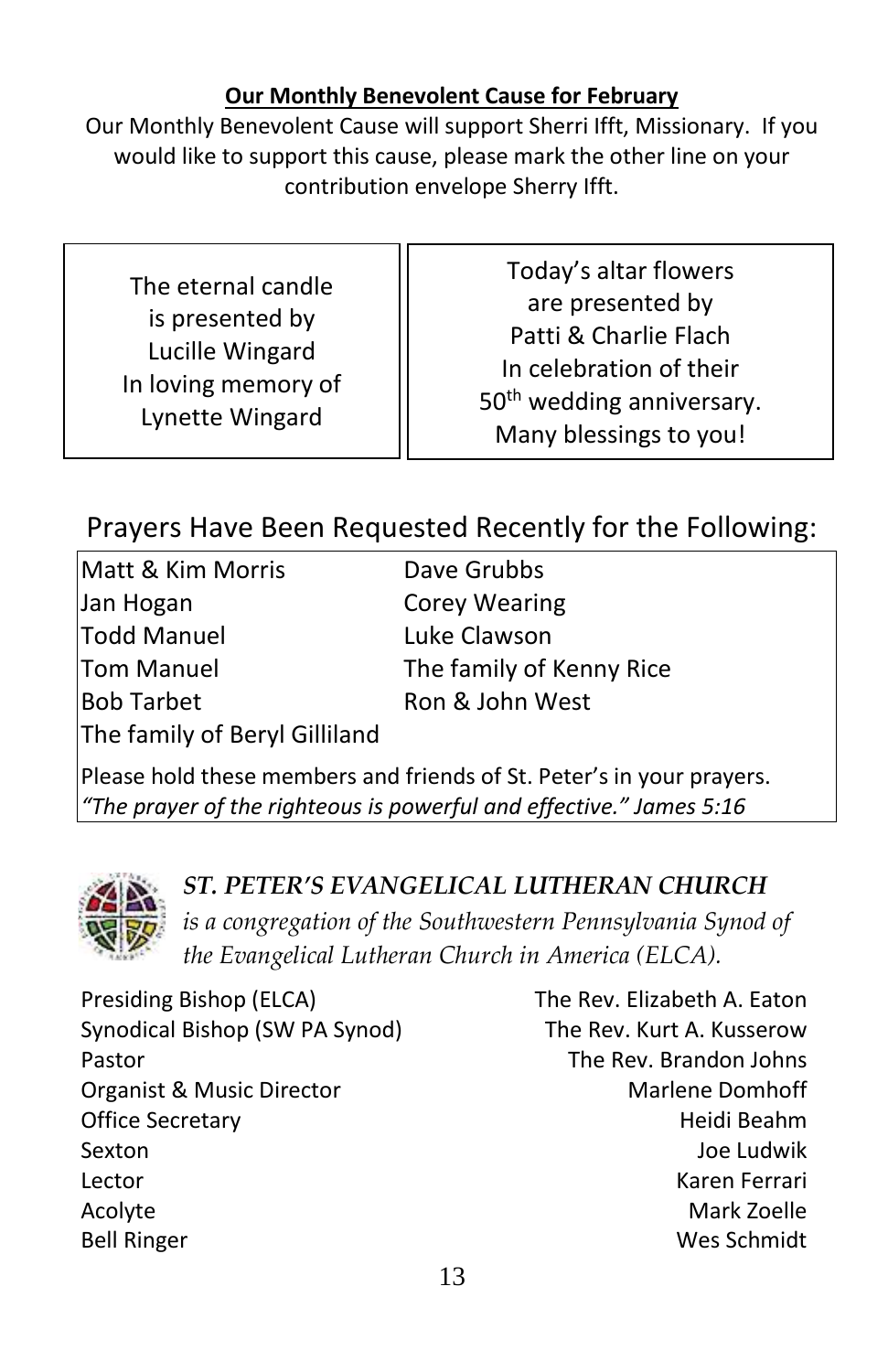| St. Peter's Upcoming Events: |                   |                              |
|------------------------------|-------------------|------------------------------|
| Mon. - Fri.                  | $3:30 \text{ pm}$ | After School Program         |
| Mon. Feb. 21                 | $7:00$ pm         | Sowers                       |
|                              |                   | <b>Scout Meetings</b>        |
| Tue. Feb. 22                 | $7:30$ pm         | Dorcas Circle                |
| Wed. Feb. 23                 | $7:00$ pm         | <b>Choir Practice</b>        |
| Thur. Feb. 14                | $9:00$ am         | <b>Quilters Group</b>        |
|                              | $7:00$ pm         | Bible Study & Scout Meeting  |
| Sat. Feb. 26                 | 10:00 am          | <b>WELCA Cluster Meeting</b> |

**Shrove Tuesday** – is March 1st. A tentative plan is to host a pancake and sausage dinner beginning at 6 pm followed by a bring your best joke competition and a 2021 year in review DVD presentation, followed by the burning of palms service.

Those who have their best joke ready to share can sign up on Shrove Tuesday to provide and even flow of entertainment. Best jokes can come from folks of all ages, just remember to keep them G rated for younger ears and in respecting our church family as a whole.

If you would like to volunteer to help make dinner for Shrove Tuesday please see Pastor Johns.

**Fish Fry Dinner-** will be held on Friday, March 25<sup>th</sup> starting at 4:30 pm. The dinner will be drive thru only with NO RESERVATIONS needed. It is first come first served until it is sold out.

Eilene Budisky is accepting cash donations to cover the cost of food and other items needed for the dinner. A poster for other items that will be needed will be posted at a later time.

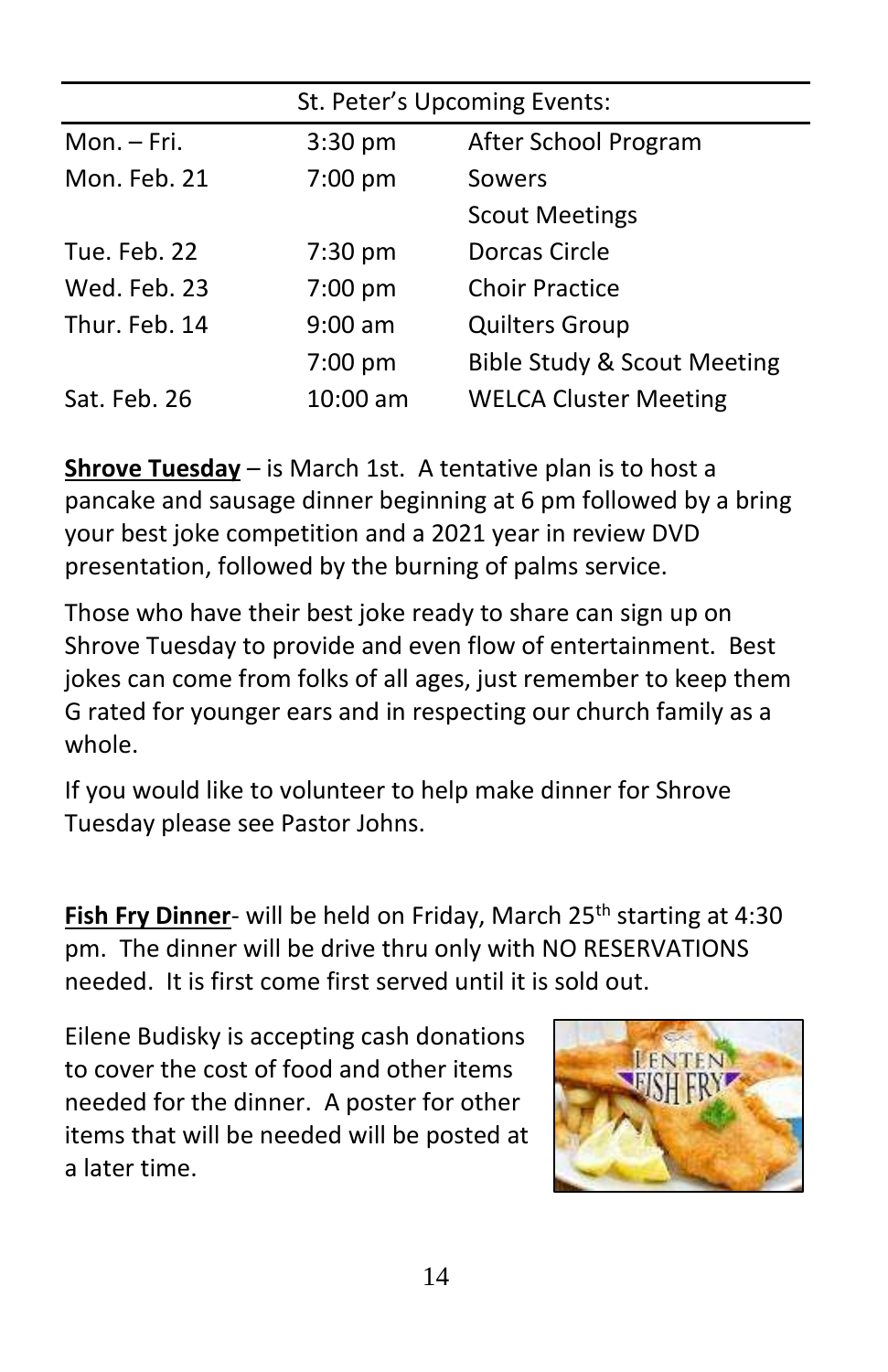| <b>Looking AheadLent</b> |                                                                             |  |
|--------------------------|-----------------------------------------------------------------------------|--|
|                          |                                                                             |  |
| Mar. 1                   | Shrove Tuesday                                                              |  |
| Mar. 2                   | Ash Wed. 7:00 pm Service<br>(communion at seats, ashes as you come forward) |  |
| Mar. 10                  | Lent Service 7 pm (with communion)                                          |  |

**Volunteers Needed-** to help with the live stream, tech portion of bringing the worship service to folks who are watching remotely. See Heidi Beahm or Pastor Johns if you would like to be trained on being part of the tech team at St. Peter's.

**Morning Manna & Kid Camp**- will be offered again this coming summer. St. Peter's will host 1 week of morning manna and 3 weeks of kid camp. (June 6-10, June 13-17, August 15-19) Please see Heidi Beahm if you are interested in registering for any of these camps. Morning Manna is from 9-noon and will be a farm theme this year. Kid camps will run from 7:30 am – 5:30 pm.

**Communion Ministers** - if you would like to volunteer to take communion to shut in members, that ministry is going to begin again in the next few months, and we need your help! Training will be held immediately following worship on Sunday, March 13th. Please let Pastor Johns know if you would like to be part of this ministry.

**Meager Meals** – is returning this Lent, at least tentatively. On Thursday evenings at 6 pm starting on March  $10<sup>th</sup>$ , we will gather before worship to eat soup and bread together. If you would like to provide either for a night or nights, there is a sign-up in Luther Hall.